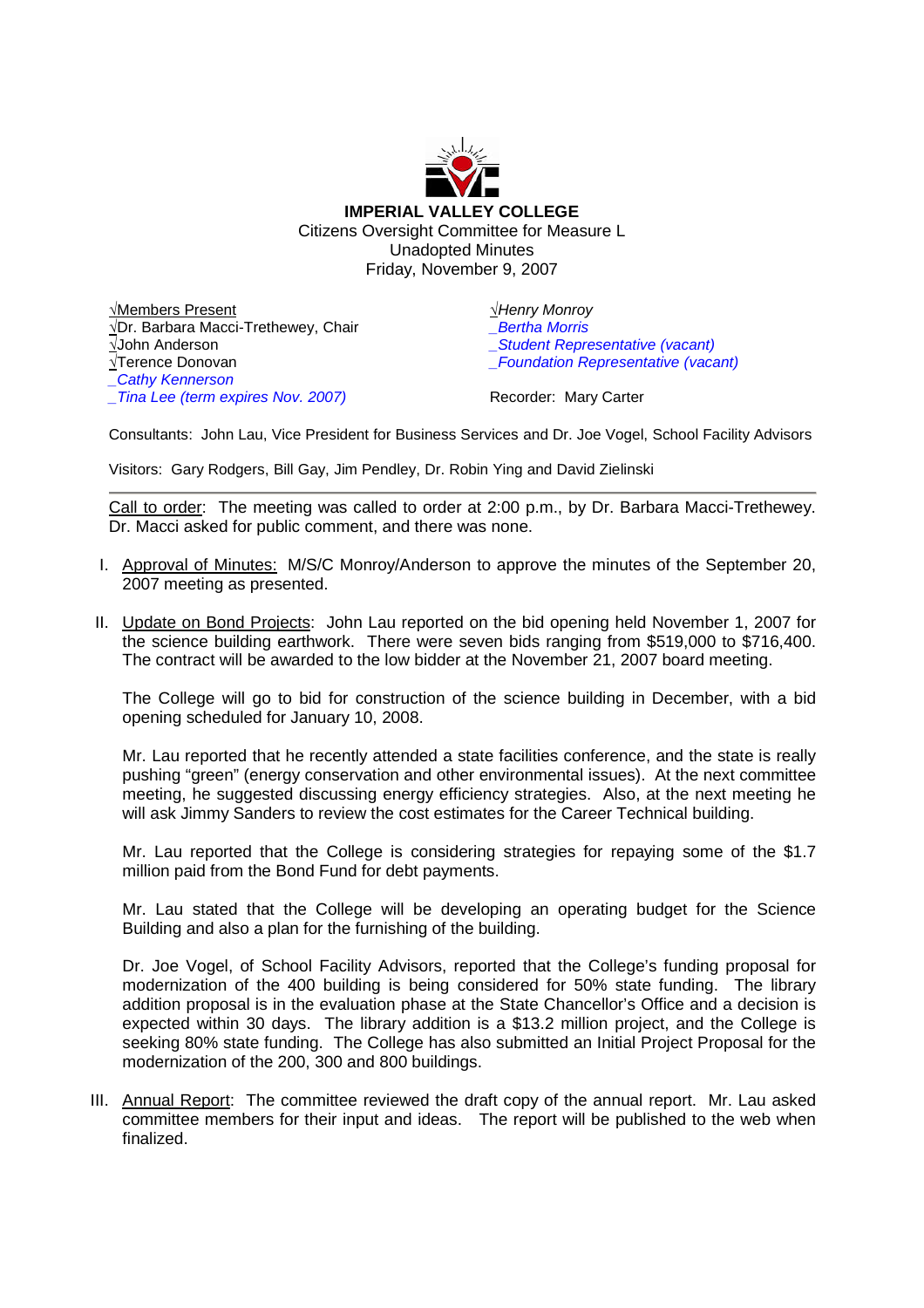- IV. Membership update: Phyllis Thompson, representing the IVC Foundation has resigned. The IVC Foundation has nominated Marlene Best, city manager of the City of Imperial. Her appointment will go to the IVC Board of Trustees for approval at the November 21, 2007 board meeting. Tina Lee's term has expired, and the College is seeking nominations from the Brawley area. The person nominated by the Brawley Chamber of Commerce does business with the College so he will not be eligible to serve. An interested person from the Calexico areas has been suggested, and Mr. Lau will follow up. A nomination for a replacement of the student representative will be sought from the Associated Student Government.
- V. Expenditure Report: The committee reviewed the expenditure summary provided at the beginning of the meeting. The detail report will be made available on the web.
- VI. Next Meeting: The next meeting will be held on Friday, January 18, 2008 at 2:00 p.m.

Meeting adjourned at 3:00 p.m.